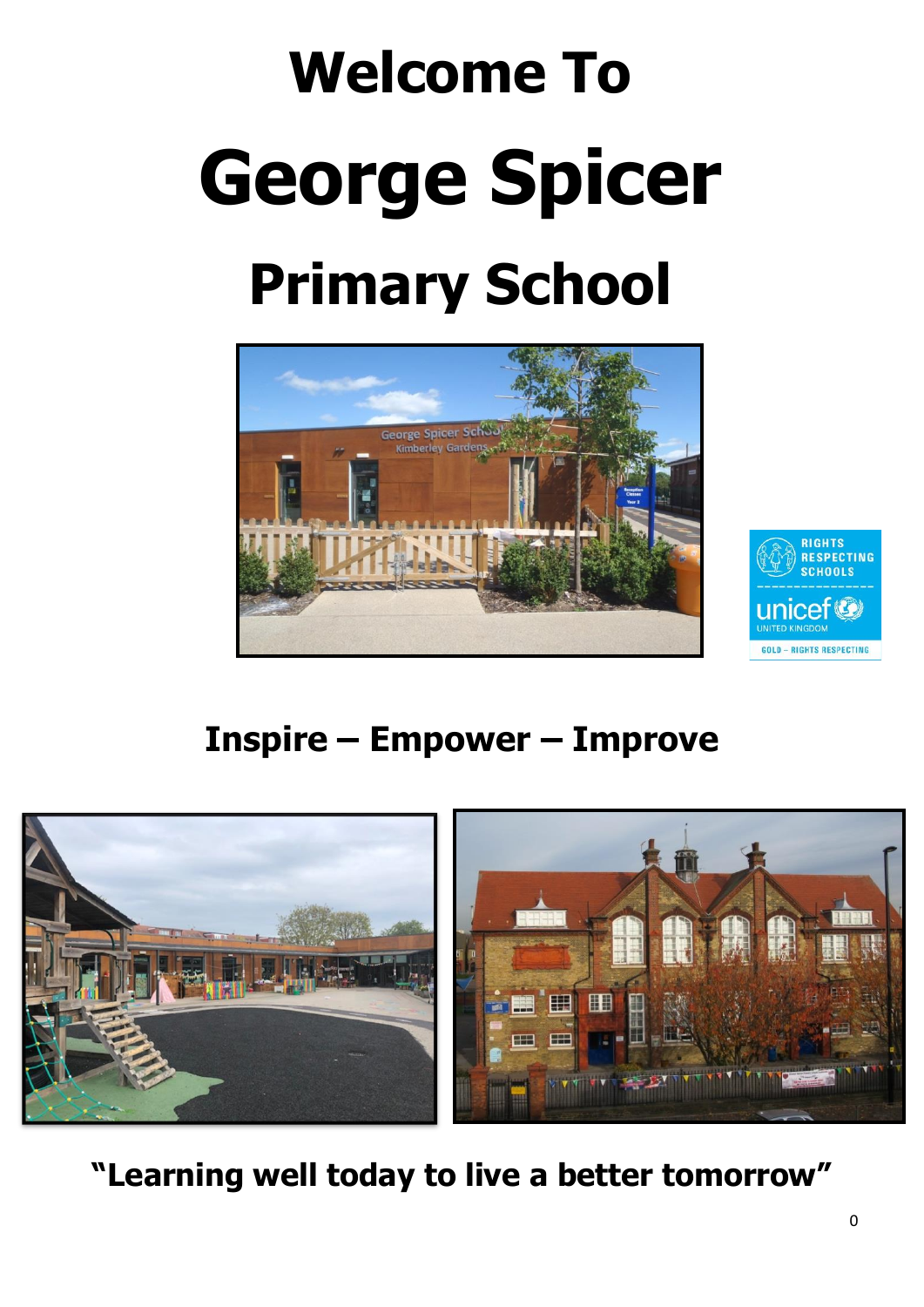#### **CONTENTS PAGE**

| <b>School Contact Details</b>     | page 1        |
|-----------------------------------|---------------|
| Welcome                           | page 2        |
| Our School                        | page 3        |
| Behaviour                         | page 3        |
| <b>Term Dates</b>                 | page 3        |
| <b>Attendance and Punctuality</b> | page 4        |
| Welfare                           | pages 4 & 5   |
| <b>Learning Mentors</b>           | page 5        |
| Communication                     | page 5        |
| <b>Contact Details</b>            | page 5        |
| <b>School Uniform</b>             | pages $6 - 7$ |
| Payments                          | page 7        |
| <b>Healthy Eating</b>             | page 8        |
| Breakfast Club & Afterschool Club | page 8        |
| Parental Support & Involvement    | page 8        |
| Friends of George Spicer (FoGS)   | page 8        |

#### **School Contact Details**

# **Early Years/KS1 (Rec, Y1 & Y2) KS2 (Years 3 – 6)**<br>Kimberley Gardens **Example 20** Southbury Road

Kimberley Gardens Enfield Enfield EN1 3SN EN1 1YF<br>Tel: 020 8363 1406 (Option 2) Tel: 020 8

**Email** [office@georgespicer.enfield.sch.uk](mailto:office@georgespicer.enfield.sch.uk) **Website** www.georgespicer.enfield.sch.uk **Twitter** @GeorgespicerSch

Tel: 020 8363 1406 (Option 1)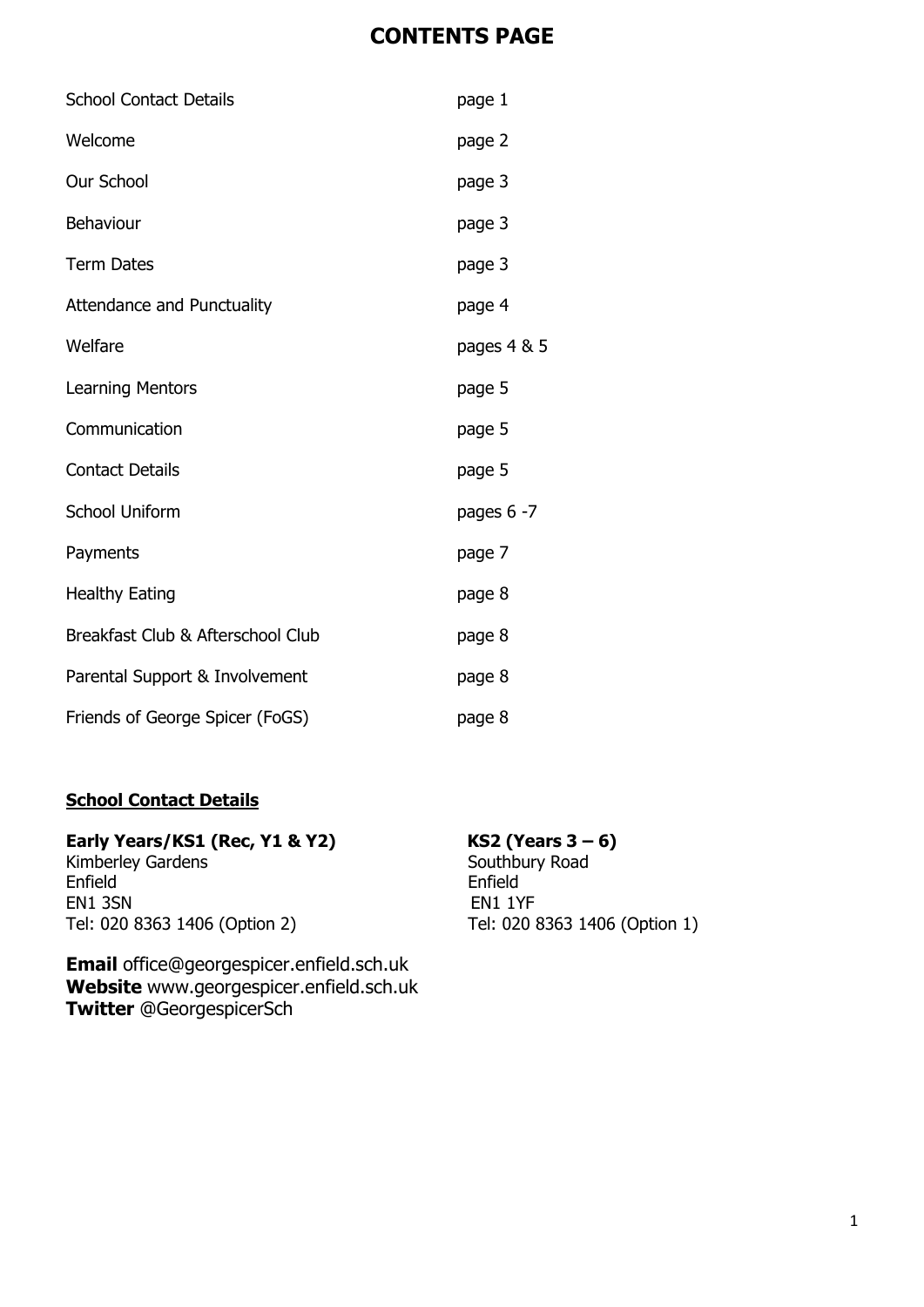#### **Welcome to George Spicer Primary School. We are delighted that you have chosen our school for your child's primary learning journey.**

At George Spicer Primary School we value our pupils as individuals and support them to achieve their full potential. Our core values of **Determination, Resilience, Equality, Respect, Responsibility** and **Kindness** underpin our daily school life and are a significant focus of the interactions between our staff and children, as well as our teaching and learning.

We pride ourselves on being a **UNICEF Gold level Rights Respecting School.** This means we focus on teaching the children about their rights, how to respect rights and their responsibilities, based on the UN Convention on the Rights of the Child (UNCRC). Children learn to voice their rights, recognise their responsibilities and respect the rights of others. This helps them to become reliable, responsible and resilient global citizens. We ask the whole school community to be committed to the importance of all children and adults modelling responsibility and respect in all of their relationships and interactions with each other.

### **Our School Aims are:**

- For George Spicer to be a safe and happy environment where everyone is valued and respected.
- To nurture the well-being of each child so that they can achieve their best and contribute positively to their learning.
- To offer a creative curriculum that builds on talents and interests and encourages a love of learning.
- To make a positive contribution to the local and global community by sharing ideas and values.

We believe these aims support our pupils to learn in a caring, secure and supportive environment, where all children feel valued and can develop physically, intellectually, morally and emotionally.

We offer an exciting and full range of educational experiences and encourage our pupils to become confident and independent members of our school community and make the most of the opportunities we offer.

We constantly strive to improve standards and have high expectations of all pupils. Children leave George Spicer Primary School with a good knowledge of the core subjects and more importantly, skills for life. We expect high standards of behaviour and the support of parents in this matter is invaluable.

We look forward to working together with you to achieve the best for your child.

#### **Our School**

Our school is located on two sites, five minutes walking distance apart.

• Kimberley Gardens is for Reception & Key Stage 1 children. Reception to Year 2 (ages 4- 7).

Children start school at Kimberley Gardens at 8.45am\* and finish at 3.30pm.

• Sketty Road is for our Key Stage 2 children. Years 3-6 (ages 7-11). Children start school at Sketty Road at 8.45am\* and finish at 3.15pm.

\*Both sites operate a 'soft start' meaning that the doors are open from these times but the day officially starts for all pupils at 9am prompt.

The whole school comes together for termly assemblies and termly focus weeks when different year groups mix to work together.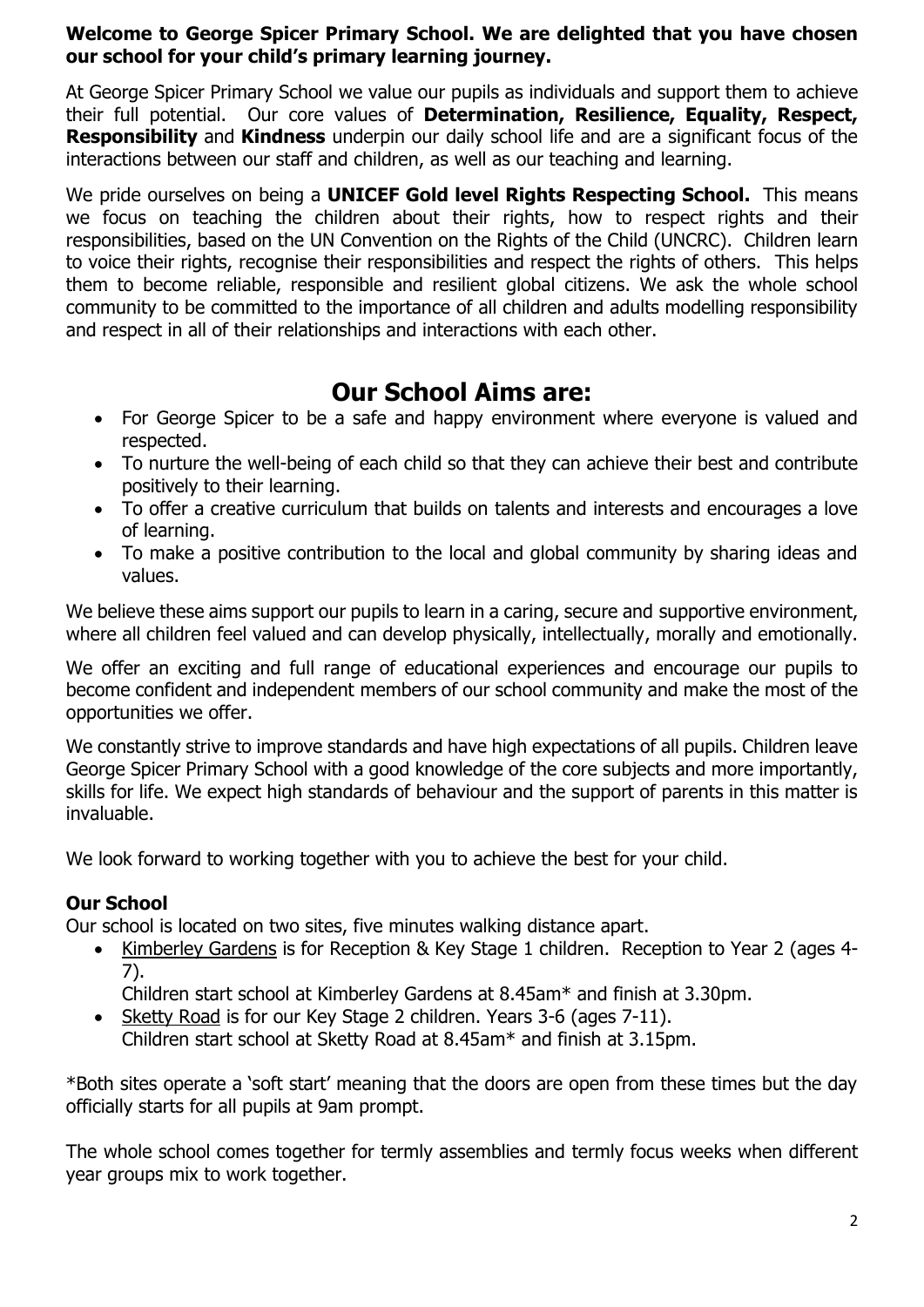#### **Behaviour**

At George Spicer, our positive behaviour policy is underpinned by our core values and being a Rights Respecting School.

A child who understands their rights understands how they and others should be treated and their sense of self-worth is strengthened. Good behaviour is promoted by teaching them to express themselves and to challenge the way they are treated. The whole school community is committed to the importance of all children and adults modelling responsibility and respect in all their relationships and interactions with each other. Children are taught that they have a choice in the way they behave and that they should choose to behave in a way that supports everyone's learning.

Our four key behaviour principles are:

Be sensible Be safe Be respectful Be kind

'Stars of the Week' are awarded to pupils who are spotted being good role models or have made significant achievements related to our school values. We also use the app '*Marvellous Me'* to send celebratory messages to parents about their children's behaviour and learning successes. Please read our Behaviour Policy on our website for further information.

| <b>Term Dates</b> |                                     |                                     |                                  |
|-------------------|-------------------------------------|-------------------------------------|----------------------------------|
| 2022-23           | <b>Autumn Term</b>                  | <b>Spring Term</b>                  | <b>Summer Term</b>               |
| <b>First day</b>  | Monday 5 <sup>th</sup> September    | Wednesday 4 <sup>th</sup> January   | Monday 17th April 2023           |
| of term           | 2022                                | 2023                                |                                  |
|                   | (except for new Reception           |                                     |                                  |
|                   | starters)                           |                                     |                                  |
| <b>Half term</b>  | Monday $24^{th}$ – Friday $28^{th}$ | Monday $13th$ – Friday $17th$       | Monday 29th May $-$              |
|                   | October 2022                        | February 2023                       | Friday 2 <sup>nd</sup> June 2023 |
| No school         | Monday 31st 2022                    | Tuesday 3rd January                 | Monday 1st May 2023              |
| for pupils        | (INSET day)                         | 2023 (INSET day)                    | (Bank Holiday)                   |
| (INSET            |                                     | Friday 24th March 2023              |                                  |
| days/             |                                     | Consultation day                    |                                  |
| <b>Bank</b>       |                                     | (INSET day except for               |                                  |
|                   |                                     | your child's meeting)               |                                  |
| Holidays)         |                                     |                                     |                                  |
| Last day          | Friday 16 <sup>th</sup> December    | Friday 31 <sup>st</sup> March April | Friday 21st July 2023            |
| of term           | 2022                                | 2023                                |                                  |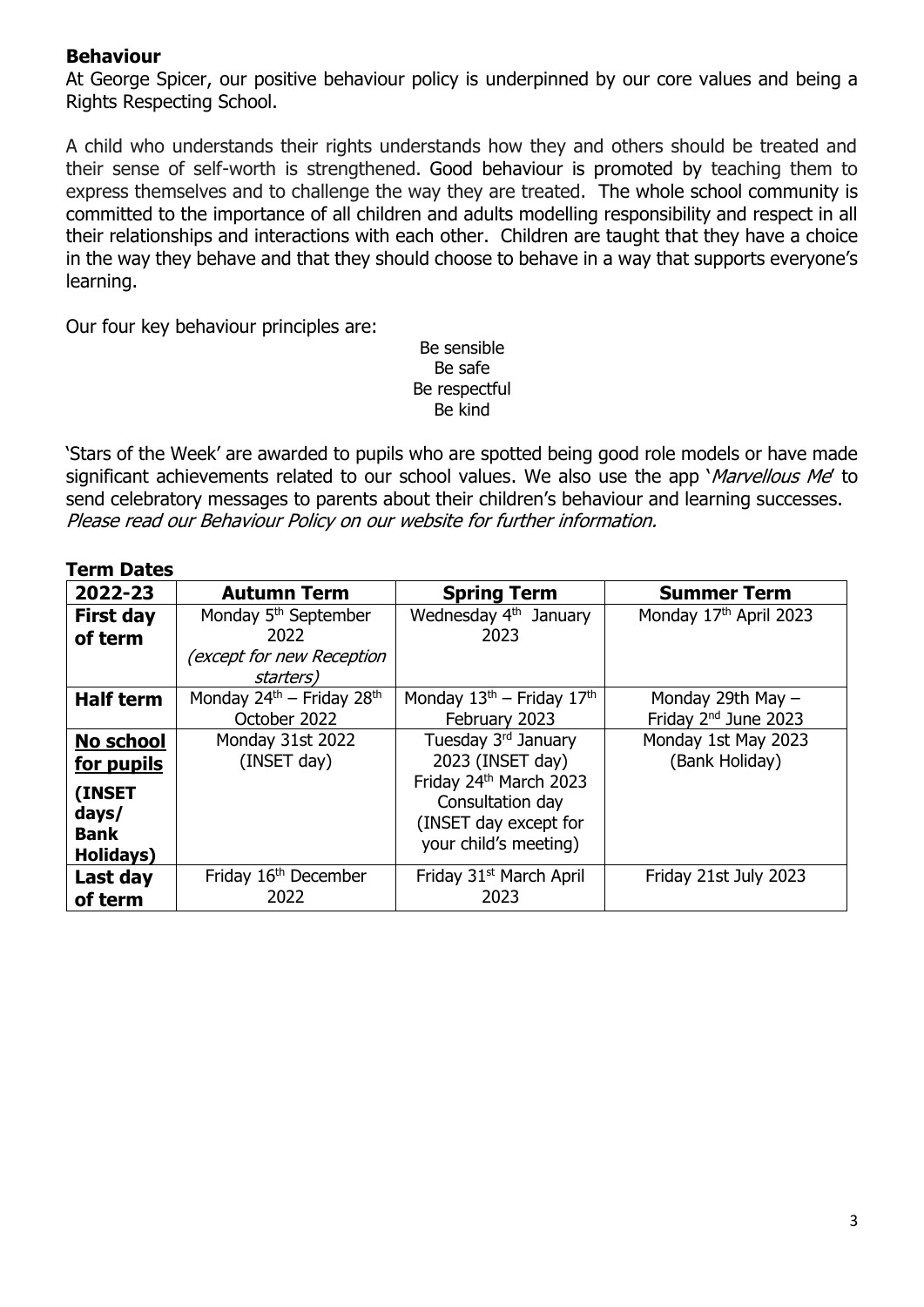#### **Attendance and Punctuality**



At George Spicer we expect your child to be in school and on time every day, our school has an attendance rate of over 95% across the year. Our Attendance Team and Learning Mentors support families to achieve this.

Good attendance and punctuality is a habit that is easier to form right from starting at George Spicer and is a life skill they will carry through into later life.

Please read our Attendance & Punctuality Policy on our website for more information.

We value children being present and punctual in school every day because:

- The day starts promptly with reading sessions; this is a key part of your child's learning time each day and impacts their learning across the whole of the Curriculum.
- Your child will make friends more easily if they are in school consistently, as this will enable them to form stronger bonds with their peers.
- Your child will settle into the daily routines of school more easily.
- Children feel uncomfortable and often become stressed when they are late arriving in class.

#### **Every Minute Counts**

If you arrive late to school everyday your learning begins to suffer. Below is a graph showing how being late to school everyday over a school year adds up to lost learning time.



#### Illness

If your child is ill it is important that you telephone the school office by 9am on the morning of your child's first day of absence to tell us the reason why.

- Please only keep your child away from school if it is absolutely necessary.
- Your child should not come to school if they have vomited or had diarrhoea. They should stay away from school for **24 hours** after the last bout of sickness or diarrhoea.
- If your child is off for a longer period you are expected to keep the school informed and medical evidence may be requested.

If your child becomes ill at school you will be telephoned so that arrangements can be made for your child to be collected. Please ensure that all contact details are kept up to date by emailing the office with any changes.

#### Other Absences

If you know in advance that your child will be absent from school for a reason other than illness e.g. for a **hospital appointment**, you must inform the school office. Please note medical evidence will be requested for the absence to be authorised.

If you are observing a **Religious Festival** you will need to complete a leave of absence form which is available on the school website.

Please note the following absences will **not** be authorised:

- standard GP and dental appointments (these must be made outside of school hours)
- holidays during term time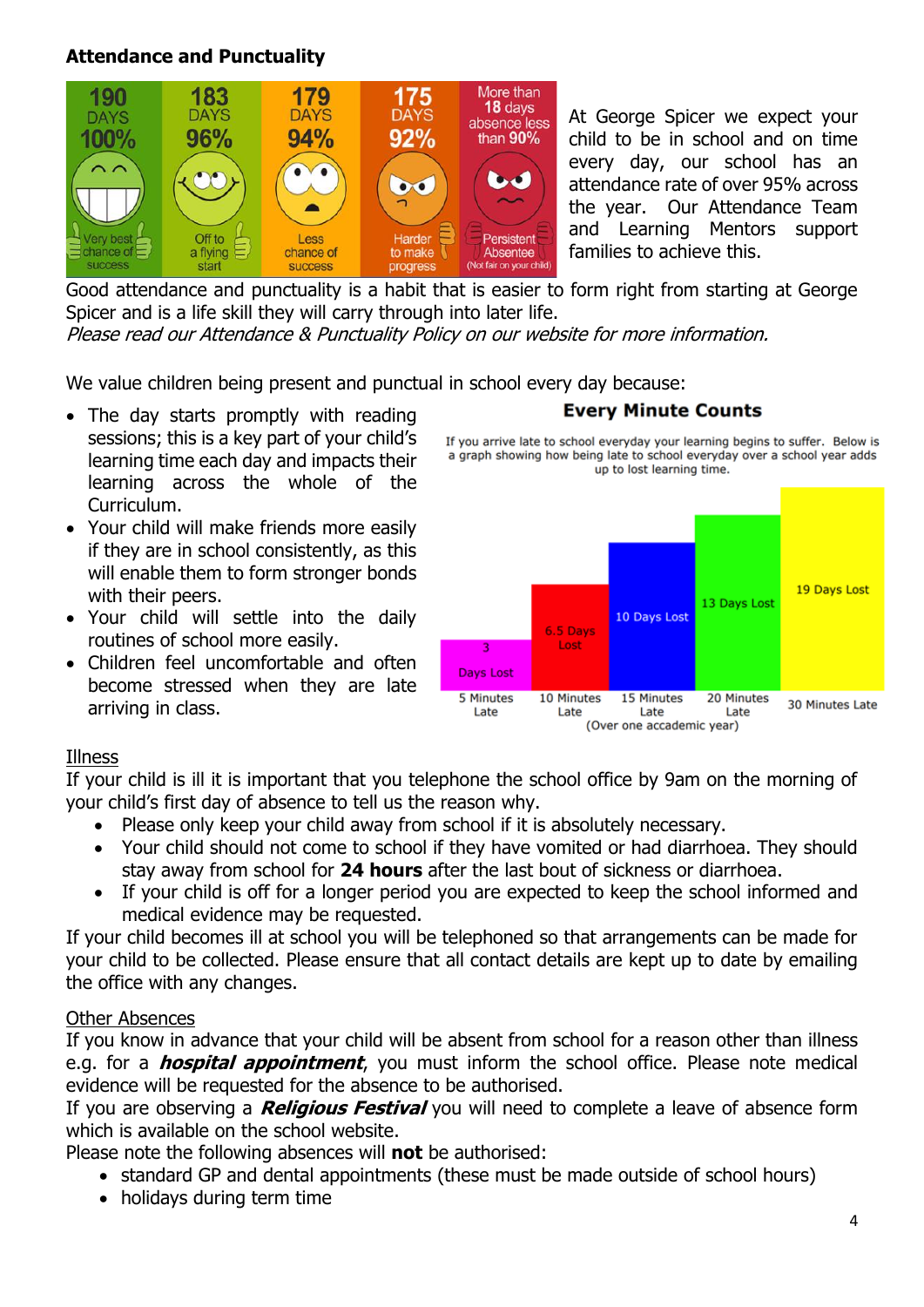#### **Welfare**

Our trained staff are responsible for your child's medical needs. If your child comes to the welfare room unwell or injured they will be assessed and treated accordingly and you will be contacted if the staff feel it is necessary.

Welfare staff can only administer prescribed medication if this has been discussed with the Welfare Team and a medication form completed and signed.

Children with serious medical conditions such as diabetes, allergies or asthma will need to have a written Care Plan in place with the school before they can start attending. This will clarify the nature of the condition, which treatment, medication and follow up care they will require and how the school can best support them. It is the parent's responsibility to supply the school with in-date medication which is kept on site for all children with these conditions. Please read our Supporting Children with Medical Conditions Policy on our website for more information.

#### **Learning Mentors**

At George Spicer, our Learning Mentors support both parent/carers and children with behaviour, parenting, emotional support and accessing outside agencies. The Learning Mentors work with the children in a nurturing way through role play and games which enables children to express themselves in a safe manner. They are also available to offer support to parents/carers with not only their child and their behaviour, but also any difficulties you may be facing. Please call the school office if you would like to speak to one of them regarding your child's well-being or you need guidance or signposting to other agencies for support.

#### **Communication**

We believe it is imperative for your child that there is a good two-way communication between the school and parents. To support in keeping you up to date, we use the following forms of communication:

- School website:<http://www.georgespicer.enfield.sch.uk/> This contains school term and event dates, letters, curriculum & school information, policies and forms you may need etc.
- Curriculum Overviews: For each year group, these can be found on the school website, informing you of what the children will be learning.
- Weekly School Newsletter: a link to the newsletter is emailed to parents and carers every Thursday and the newsletter is also posted on the school website. It informs you of what has happened that week at school and what is planned for the coming weeks.
- Marvellous Me App: Used to inform parents about their children's achievements
- *Twitter:* Follow us at @GeorgespicerSch
- Letters: Letters are emailed out for trips and other school events.
- Text messages: used to send reminders and messages to parents.
- **Email:** As we strive to become more environmentally conscious, trip letters, contact detail forms, newsletters, children's reports & most information will now be sent via email. Each class also has a designated contact email address for parent queries.

#### **Contact Details**

For safeguarding reasons, it is essential that we always have up to date contact details (name, address, telephone number, email address) for **at least 3 adults per pupil.** It is the parent/carers responsibility to keep the school updated of any changes to these details by emailing the school office - [office@georgespicer.enfield.sch.uk](mailto:office@georgespicer.enfield.sch.uk)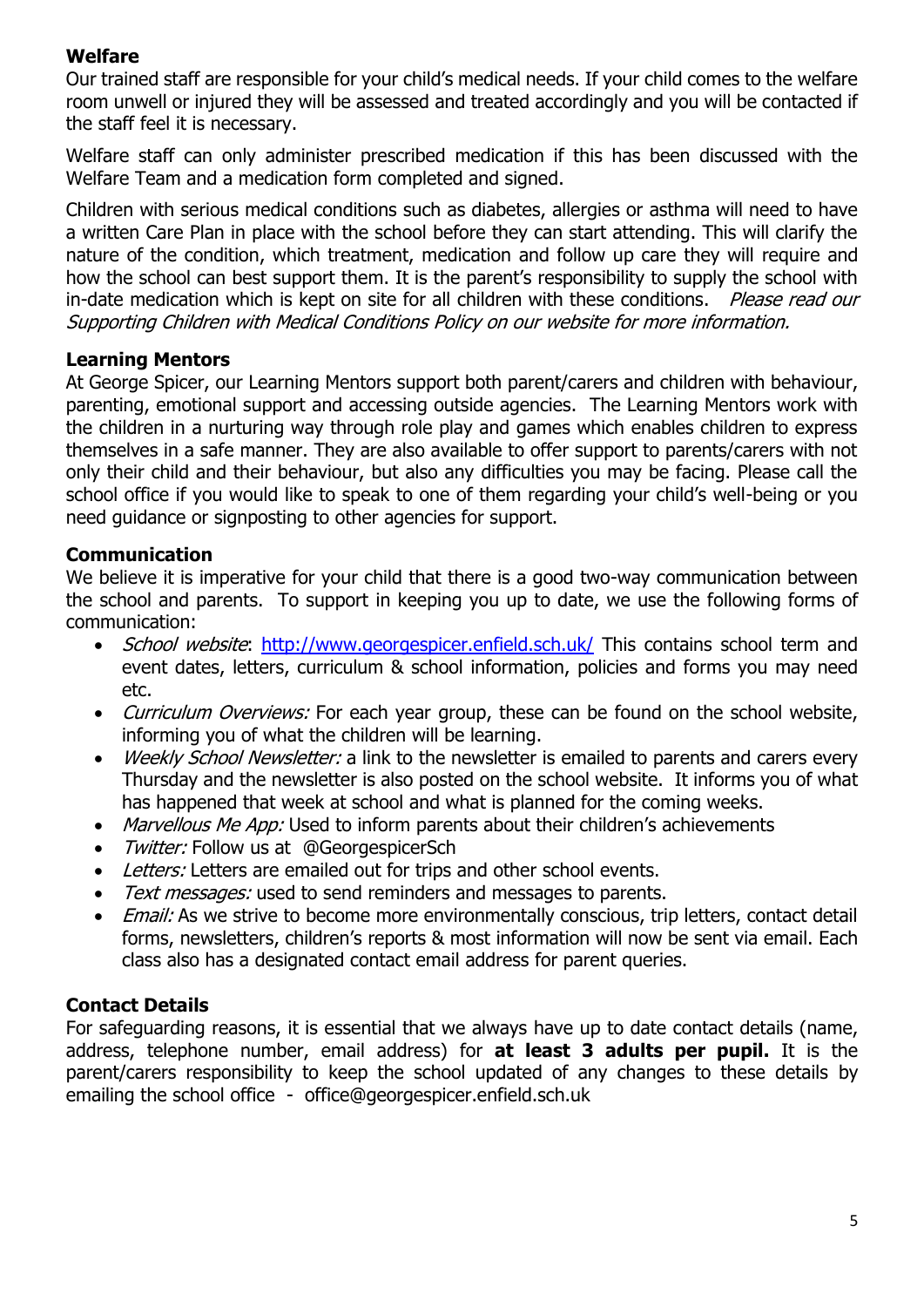#### **School Uniform**

Uniform items can be purchased from many leading supermarkets and stores.

**Shoes:** Black shoes for all children; preferably with Velcro fastenings for Reception children so that they can manage them independently! No trainers, boots or sandals are allowed (with the exception of black trainers only for winter PE lessons)









**Top:**  White polo/shirt. Navy blue sweatshirt, jumper or cardigan.







#### **Trousers:**

Charcoal grey or navy blue . In summer children can wear grey or navy shorts.







**Skirt:** Grey or navy blue skirt or pinafore dress. In summer children can wear a blue and white check dress.







#### **Coats and Jackets:**

Outdoor learning is an integral part of your child's learning. Please provide your child with an appropriate coat/jacket with a hood, as they will be outside daily.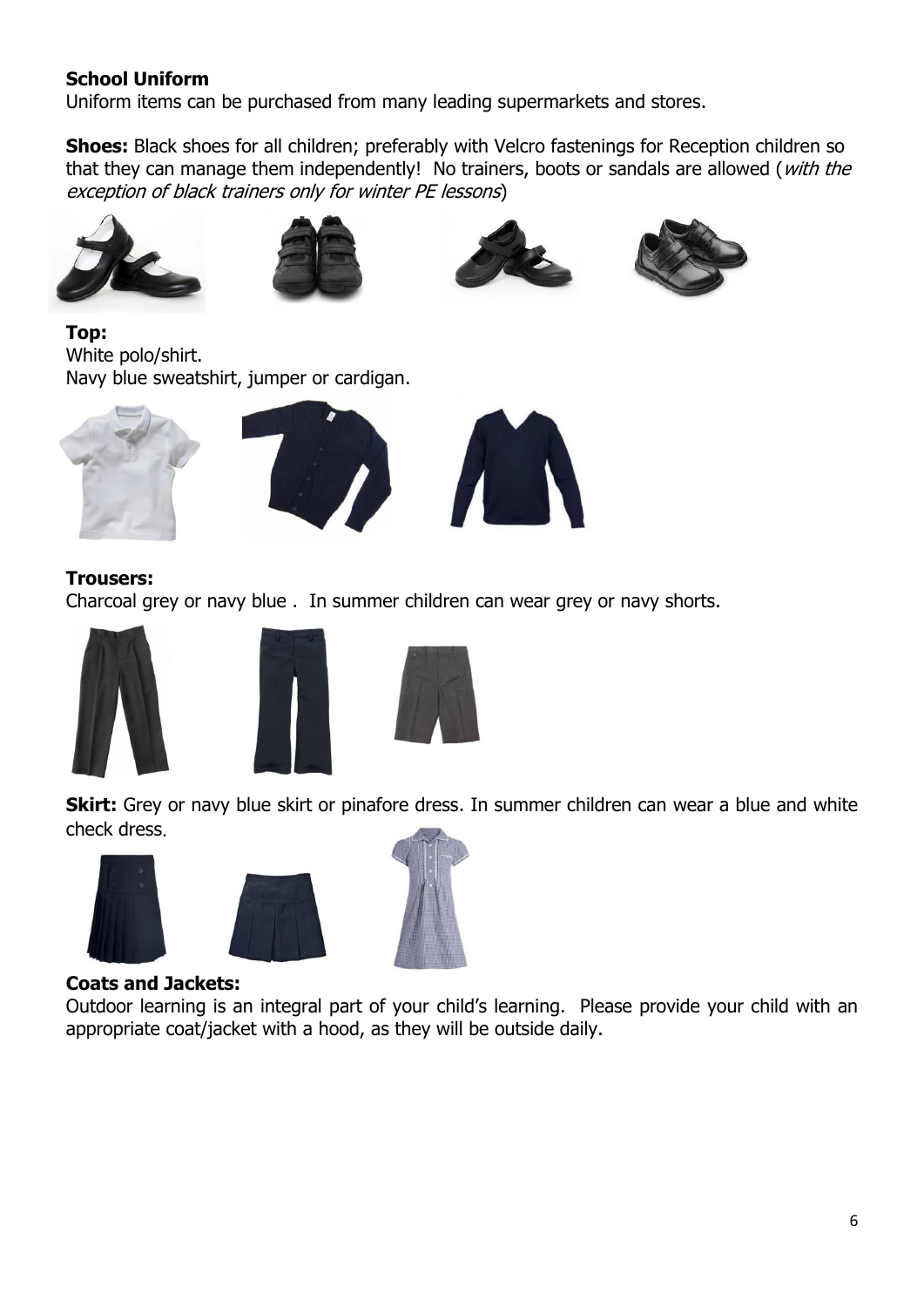|                   | <b>Spring &amp; Summer</b>                                                                                                                                                                                                                 | <b>Autumn &amp; Winter</b> |  |
|-------------------|--------------------------------------------------------------------------------------------------------------------------------------------------------------------------------------------------------------------------------------------|----------------------------|--|
| PE top            | Child's house colour t-shirt, either red, green, blue<br>or yellow, allocated by half term in October.<br>(All siblings will be in the same house colour.)<br>School sweatshirts may also be worn for outside PE<br>lessons on colder days |                            |  |
| <b>PE</b> bottoms | Navy blue shorts                                                                                                                                                                                                                           | Navy or black tracksuit    |  |
| <b>PE shoes</b>   | <b>Black trainers</b>                                                                                                                                                                                                                      |                            |  |

#### **PE Kits:**

- Children will come to school in their PE kit on their PE days. Once the children have settled you will be informed when your child's class will be having PE.
- Jewellery is not allowed at school for safety reasons, with the exception of stud earrings. **NO** earrings on PE days.
- Hair bows and clips should be in the school colours and small in size.
- No nail varnish please.

#### **Please mark all clothing and shoes with your child's name.**

#### **Book Bags:**

These bags are available to purchase via ParentPay.

Book Bag: £5.00



Please only use the above bag rather than larger rucksacks as there is limited space in the cloakrooms.

#### **Payments**

George Spicer is a cashless school. All parents and carers will be provided with ParentPay login details when they join. All payments for trips, breakfast/ after school clubs and other school activities and events are made through [www.parentpay.com](http://www.parentpay.com/)

The only times cash is accepted in school is for charity donations.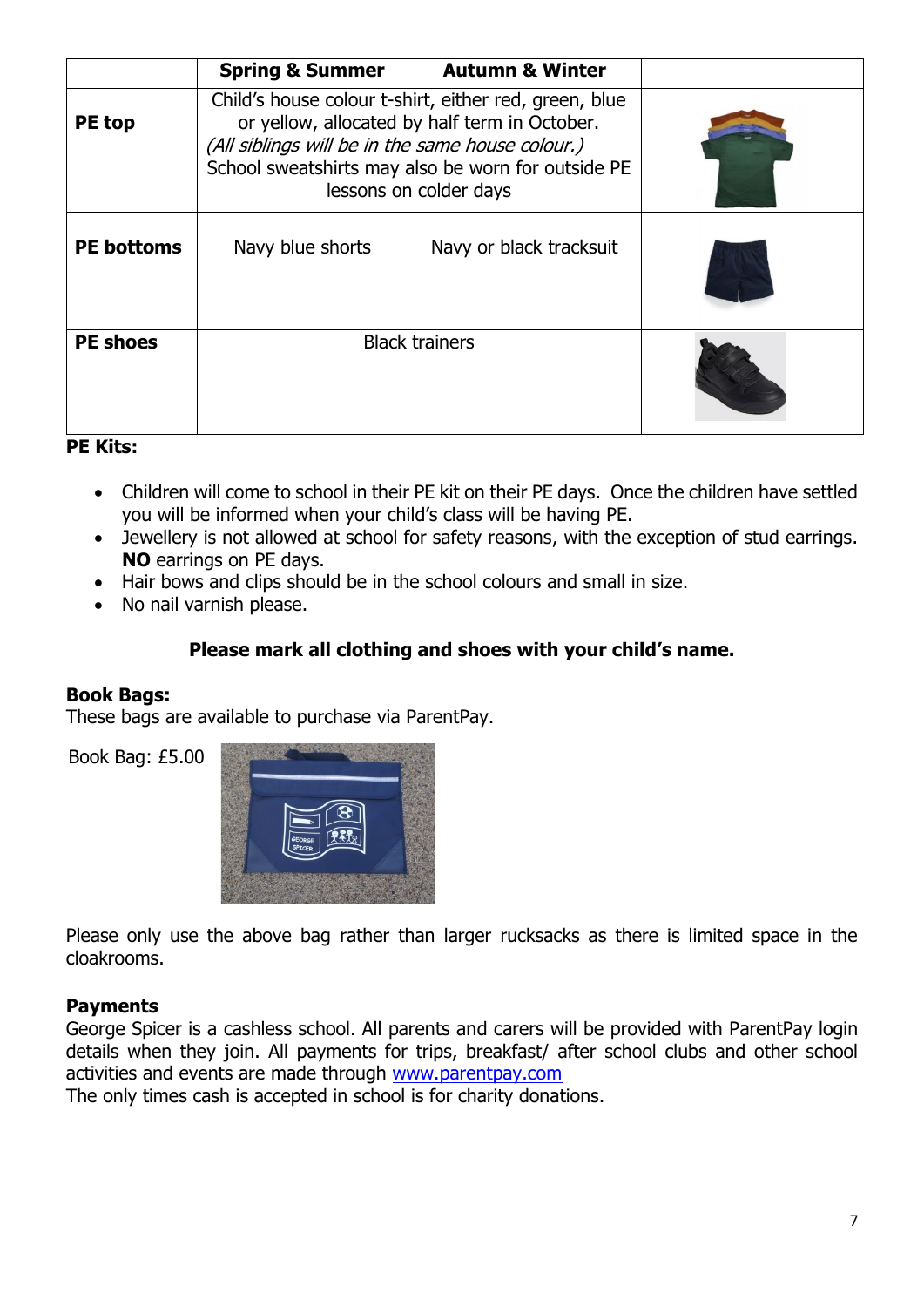#### **Healthy Eating**

Water & Snacks:

- Children in Reception, Years 1 & 2 are offered fruit every day, which is eaten in the classroom. This is provided as part of the Government's 'Healthy Schools' initiative.
- Children in Years 3-6 are asked to bring in a 'real' piece of fruit from home for their break time snack.
- Drinking water is available in all classrooms and water fountains are available in the playgrounds for children's use. You may provide your child with a water bottle that is clearly labelled with their name.

#### School Lunches:

- All children from Reception to Year 2 are eligible for Universal Infant Free School Meals (UIFSM).
- Children in Years 3 6 may order school dinners in half term blocks & pay through [www.parentpay.com](http://www.parentpay.com/)
- A copy of the lunch menu can be viewed on the school website.
- School lunches are cooked daily on each site and include vegetarian and vegan options. They do not serve pork. All meat served by the London Borough of Enfield catering is halal.
- 2 weeks' notice, via an email to the office, is required if you are wanting to change your child's lunch arrangements e.g. from school dinners to packed lunch

#### Packed lunches :

- If your child wishes to have a packed lunch, they should be brought in a lunchbox/bag clearly marked with your child's name and class.
- Please note we are a Healthy school *Packed lunches* should contain a balanced variety of foods and a drink (no glass bottles please). **Sweets, chocolate, and fizzy drinks are not allowed.**
- We are a **NUT-FREE** school, this means nuts **AND** products containing nuts like chocolate spread. When found they will be removed.

#### Food Allergies:

- If your child is receiving UIFSM and has a food allergy, medical evidence is required to provide an appropriate meal for them.
- If medical evidence cannot be provided, please send a packed lunch with your child that meets their dietary requirements.
- The class teacher and school welfare team must also be informed of any allergies by the parent / carer. This is often discussed at home visits.

In the lunch hall, children are supported with eating their lunch by our team of lunchtime supervisors and the Reception team.

#### **Breakfast and After School Clubs**

We run our own Breakfast and After School Club on each of our sites. Breakfast Club operates from 7.30am every morning and costs £4 per day. After School Club runs from the end of the school day until 6pm each evening and costs £10.

#### **Please register your interest by the BASC online form**.

#### **Parental Support & Involvement**

Our school warmly welcomes **volunteers and helpers**. If you would like to support us by volunteering, please email the school office. Many parents help out at the beginning of the school day, for example during reading sessions. At other times you may be asked to play games with